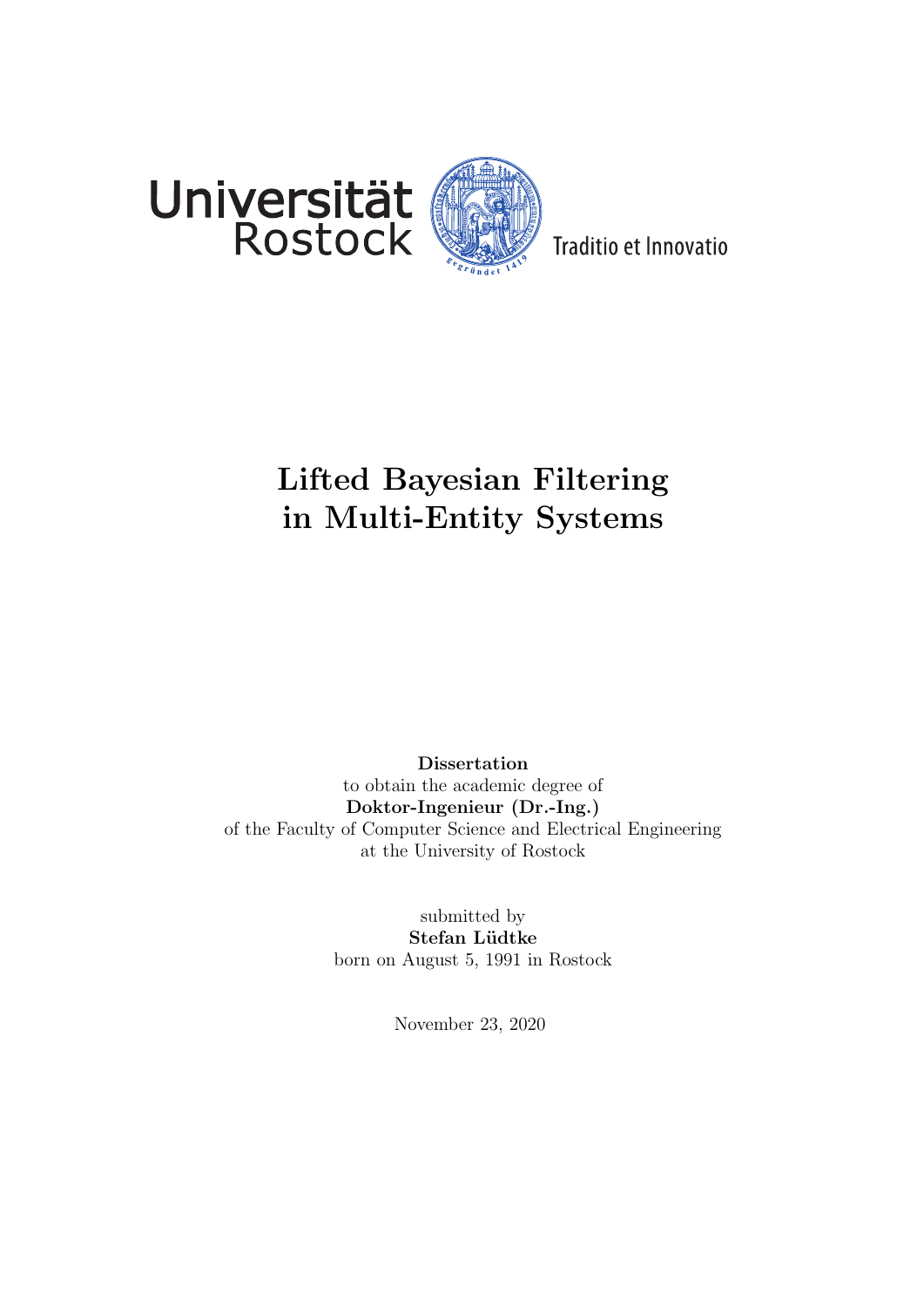## **Abstract**

Bayesian filtering (BF) is a general probabilistic framework for estimating the state of a dynamic system that can be observed only indirectly thorough noisy measurements. This thesis focuses on systems that consist of multiple, interacting entites (e.g. agents or objects), for which the system dynamics can be specified naturally by multiset rewriting systems (MRSs). Unfortunately, BF in MRSs is computationally challenging due to the combinatorial explosion in the state space size.

Therefore, we investigate efficient BF algorithms for such multi-entity systems. The main insight is that the state space that is underling an MRS exhibits a certain symmetry, which can be exploited to increase inference efficiency.

This thesis provides five main contributions. First, we show how distributions over multisets can be decomposed into two factors: A distribution over the structures and multiplicities of entities, and a distribution over values of the entities' properties. This representation allows to group together entities with identical structure, thus achieving a substantial reduction in representation complexity. As this representation bears some similarity to other concepts from lifted probabilistic inference, we call it a lifted representation.

Secondly, we introduce a BF algorithm that works directly on this lifted representation, which is able to achieve a factorial reduction in space and time complexity, compared to conventional, ground filtering. When observations or system dynamics break symmetry, the algorithm automatically adapts by splitting.

When a maximally parallel action execution semantics is used – when all entities can act in parallel – exact BF can become intractable due the large number of parallel actions. To alleviate this problem, our third contribution is a Markov chain Monte Carlo algorithm that samples parallel actions instead of performing full enumeration.

Fourth, we address the problem that due to symmetry breaks, the algorithm must perform splitting, so that the model can become completely propositional over time and inference becomes intractable. This is done by introducing inverse merging operations for a number of practically relevant special cases.

Finally, we empirically evaluate the lifted BF algorithm on real-world human activity recognition domains, and show that the algorithm can be more efficient than propositional BF. To the best of our knowledge, this is the first attempt to provide BF for systems with MRS dynamics and the first attempt that allows to perform prediction and update directly on the lifted representation.